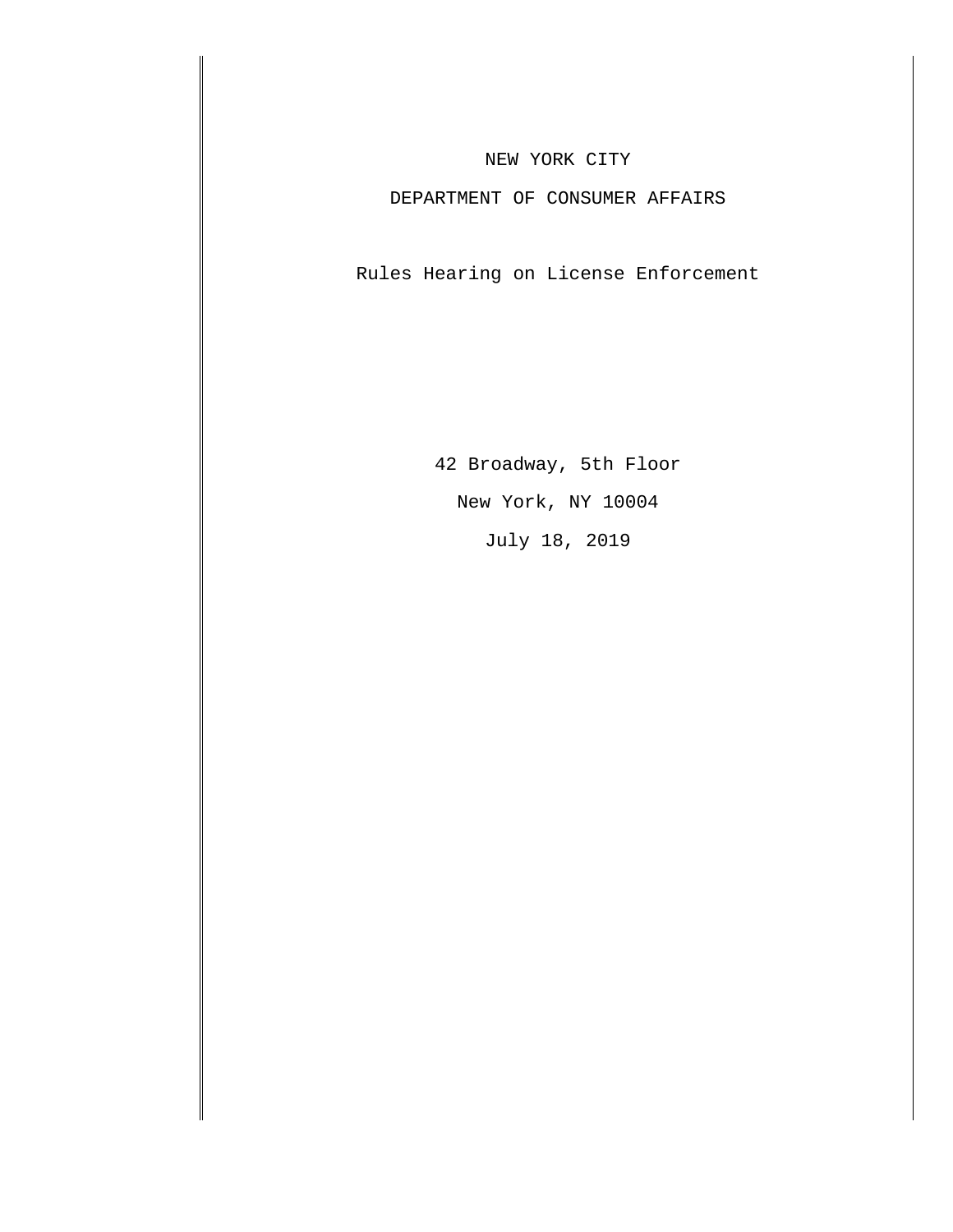July 18, 2019 Page 2

## INDEX

| Carlos Ortiz, Hearing Officer, Director of<br>Legislative Affairs            |   |
|------------------------------------------------------------------------------|---|
| Melissa Ader, Staff Attorney, Legal Aid Society                              |   |
| Steven Dunn, Senior Staff Attorney, Community<br>Service Society of New York | 5 |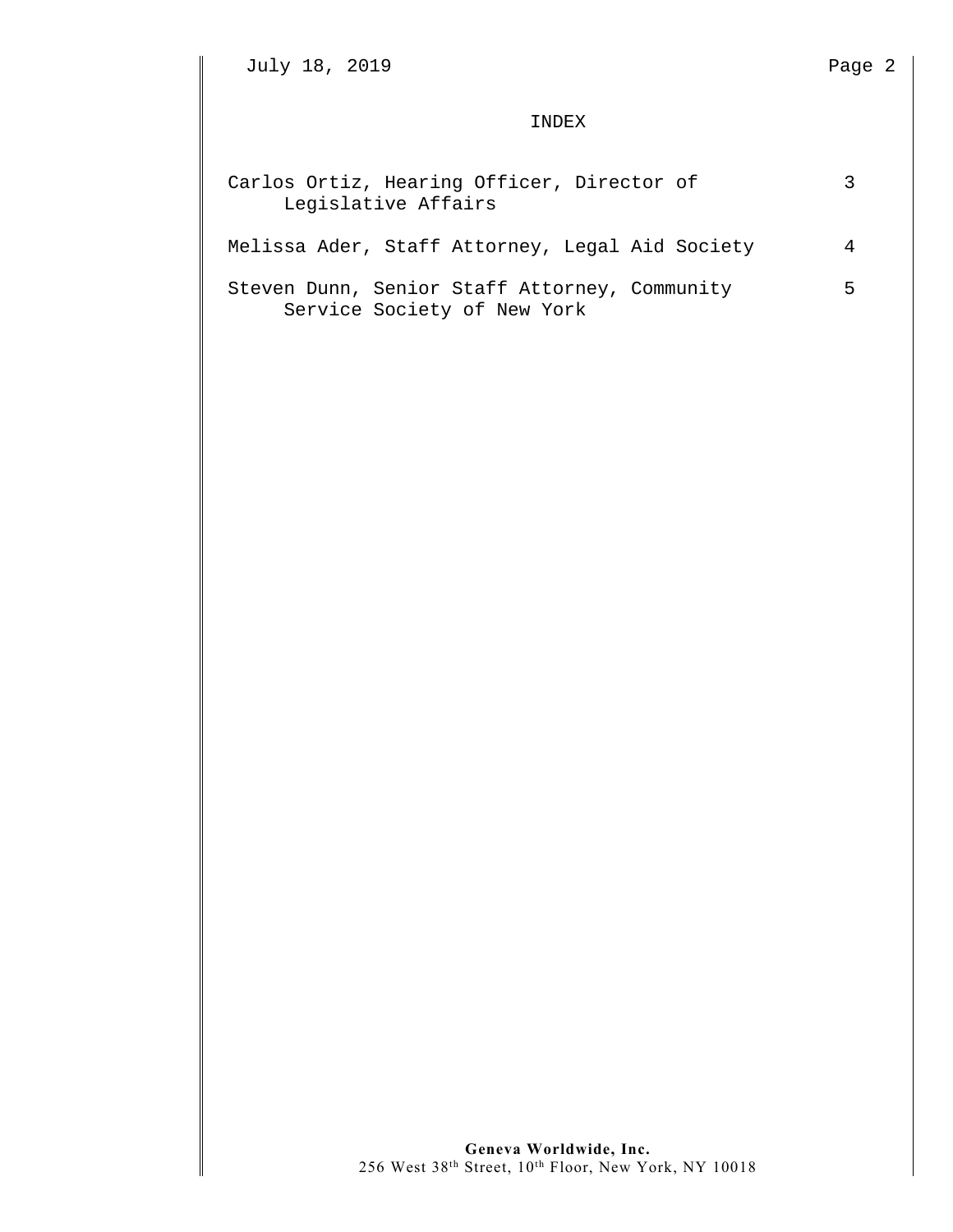$\mathbb I$ 

| $\mathbf{1}$ | HEARING OFFICER CARLOS ORTIZ: Good morning.                          |
|--------------|----------------------------------------------------------------------|
| 2            | My name is Carlos Ortiz. I have been designated as                   |
| 3            | the hearing officer for the public hearing on the                    |
| 4            | amendment to the rule the Department of Consumer                     |
| 5            | Affairs has proposed regarding license enforcement.                  |
| 6            | This hearings being held in the fifth-floor conference               |
| 7            | room where the Department's office is at 42 Broadway                 |
| 8            | in lower Manhattan. It is now 10:05 on Thursday, July                |
| 9            | 18, 2019, and I'm hereby convening the public hearing                |
| 10           | on this proposed rule.                                               |
| 11           | The proposed was published in the City                               |
| 12           | record on June 18, 2019. Copies of the published                     |
| 13           | notice and rules are available at the desk by the door               |
| 14           | as well as online. The Department has proposed these                 |
| 15           | rules pursuant to the authority vested in the                        |
| 16           | Commissioner of Consumer Affairs by sections 1043,                   |
| 17           | $1049(b)$ , $2203(c)$ , $2203(f)$ , $23-$ , $2203(h)(1)$ of the City |
| 18           | -- of New York City Charter, and sections 2104(b) of                 |
| 19           | the Administrative Code of the City of New York.                     |
| 20           | This hearing affords the public the                                  |
| 21           | opportunity to comment on all aspects of the rules the               |
| 22           | Department has proposed. The Department will                         |
| 23           | carefully review all testimony and written comments                  |
| 24           | received at this hearing and will give due weight and                |
| 25           | consideration to all adequately substantiated                        |
|              |                                                                      |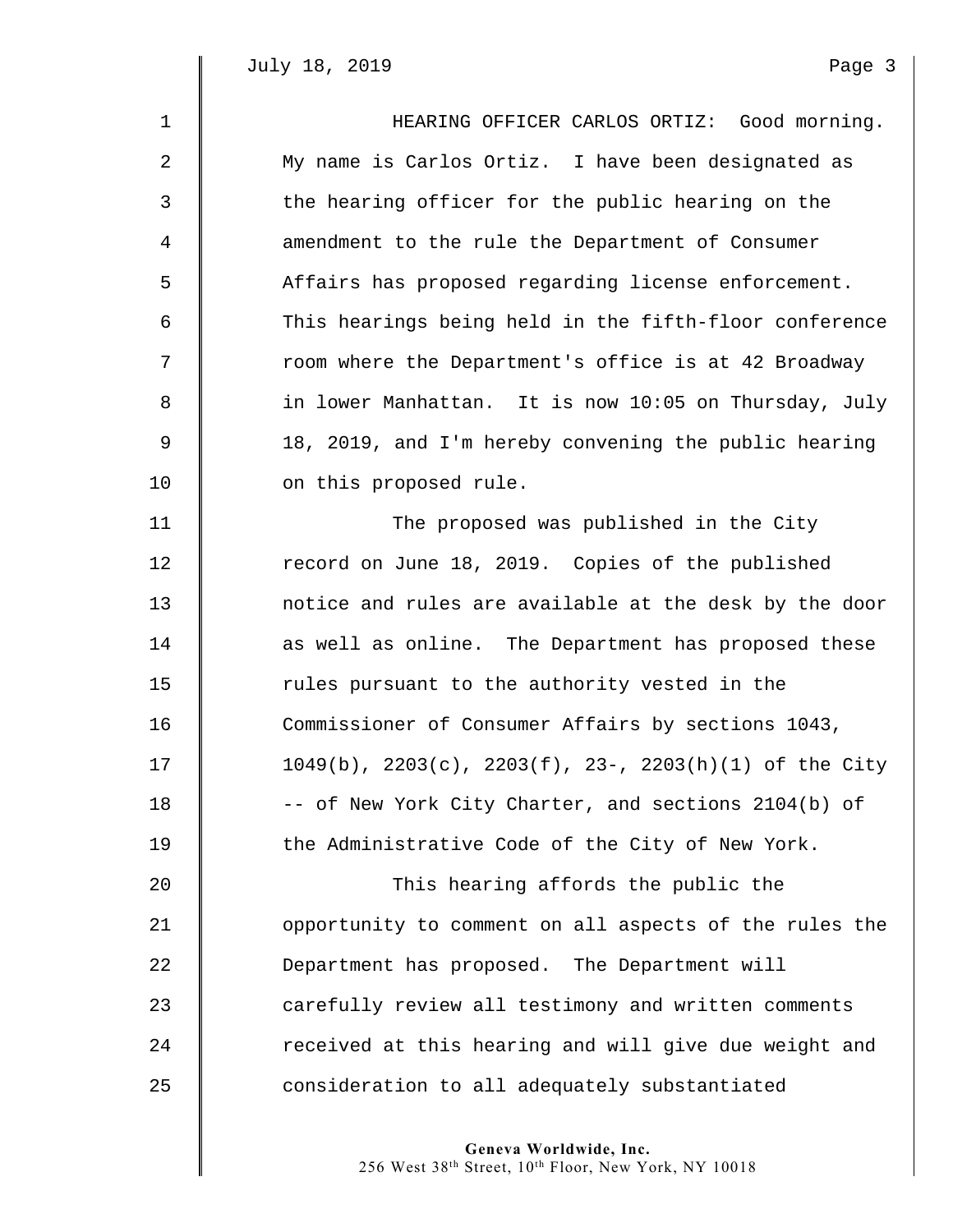$\parallel$ 

| $\mathbf 1$ | proposals and recommendations that are submitted for |
|-------------|------------------------------------------------------|
| 2           | the record at this hearing. To ensure that everyone  |
| 3           | seeking to testify has the opportunity to do so, I   |
| 4           | will strictly follow these ground rules:             |
| 5           | Signing in and order of appearance. Anyone           |
| 6           | seeking to testify must complete a registration card |
| 7           | so you can be correctly identified in the hearing    |
| 8           | record. Witnesses will be called to testify in the   |
| $\mathsf 9$ | order that they have signed in. Anyone who does not  |
| 10          | appear when his or her name is called will be deemed |
| 11          | to have passed over the opportunity to testify.      |
| 12          | Persons who are passed over will be called at the -- |
| 13          | again at the end of the hour. Persons who do not --  |
| 14          | still do not appear must then sign in again if they  |
| 15          | still wish to testify.                               |
| 16          | Time limits on testimony. Each witness will          |
| 17          | have a maximum of three minutes to testify. To be    |
| 18          | fair to everyone is seeking to testify, I will       |
| 19          | strictly apply the three-minute limit to every       |
| 20          | speaker. Unofficially not so strict.                 |
| 21          | MS. MELISSA ADER: Your system just shut              |
| 22          | down.                                                |
| 23          | HEARING OFFICER ORTIZ: This thing?                   |
| 24          | MS. ADER: Yeah.                                      |
| 25          | HEARING OFFICER ORTIZ: Oh, no, I'm not               |
|             |                                                      |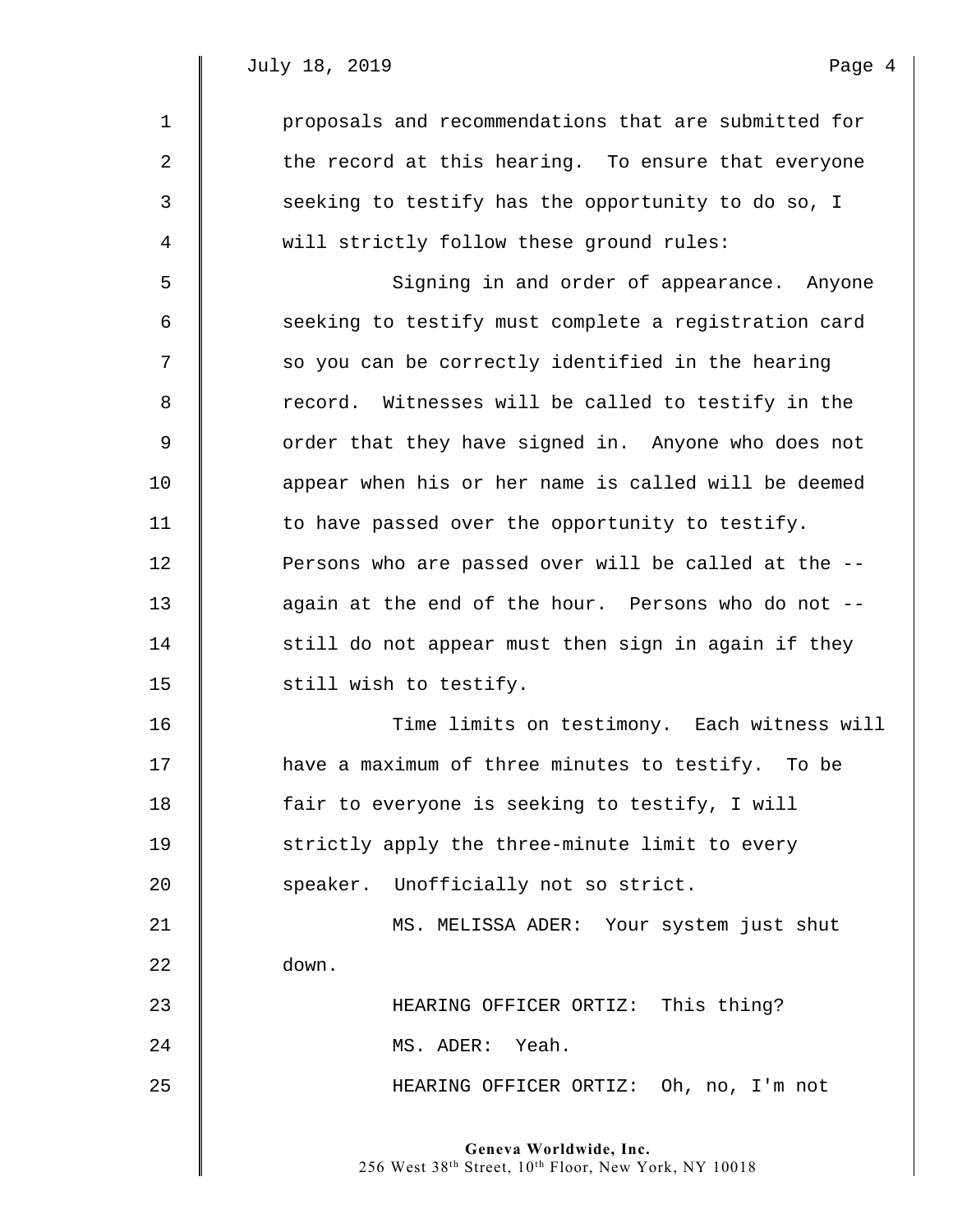|             | July 18, 2019<br>Page 5                                |
|-------------|--------------------------------------------------------|
| $\mathbf 1$ | using that.                                            |
| 2           | MS. ADER: Okay, sorry.                                 |
| 3           | HEARING OFFICER ORTIZ: That's in the                   |
| 4           | record, I guess. If your comments take longer than     |
| 5           | three minutes, synthesize your oral testimony and      |
| 6           | leave a written copy for the record.                   |
| 7           | Written testimony. Unlike the limit on time            |
| 8           | for testimony, there's no limit on the number of pages |
| $\mathsf 9$ | you can submit as written comments or as documents for |
| 10          | the record. The written submission will be made part   |
| 11          | of the record as exhibits presented with your          |
| 12          | testimony.                                             |
| 13          | I will make a couple of housekeeping                   |
| 14          | announcements about the physical layout of the fifth-  |
| 15          | floor conference room area. Emergency exit ca-, exits  |
| 16          | are located out this door to the left. Restrooms are   |
| 17          | also out the door and to the left. Please turn out     |
| 18          | all c-, turn off all cell phones or put them to        |
| 19          | vibrate if you can, please. And I will now call the    |
| 20          | first witness. And also, folks, if you filled out      |
| 21          | registration cards, can you pass them toward me as     |
| 22          | Thank you.<br>well?                                    |
| 23          | First witness -- and I can bring a chair up            |
| 24          | for you if you want -- Steven Dunn.                    |
| 25          | MR. STEVEN DUNN: Thank you.                            |
|             |                                                        |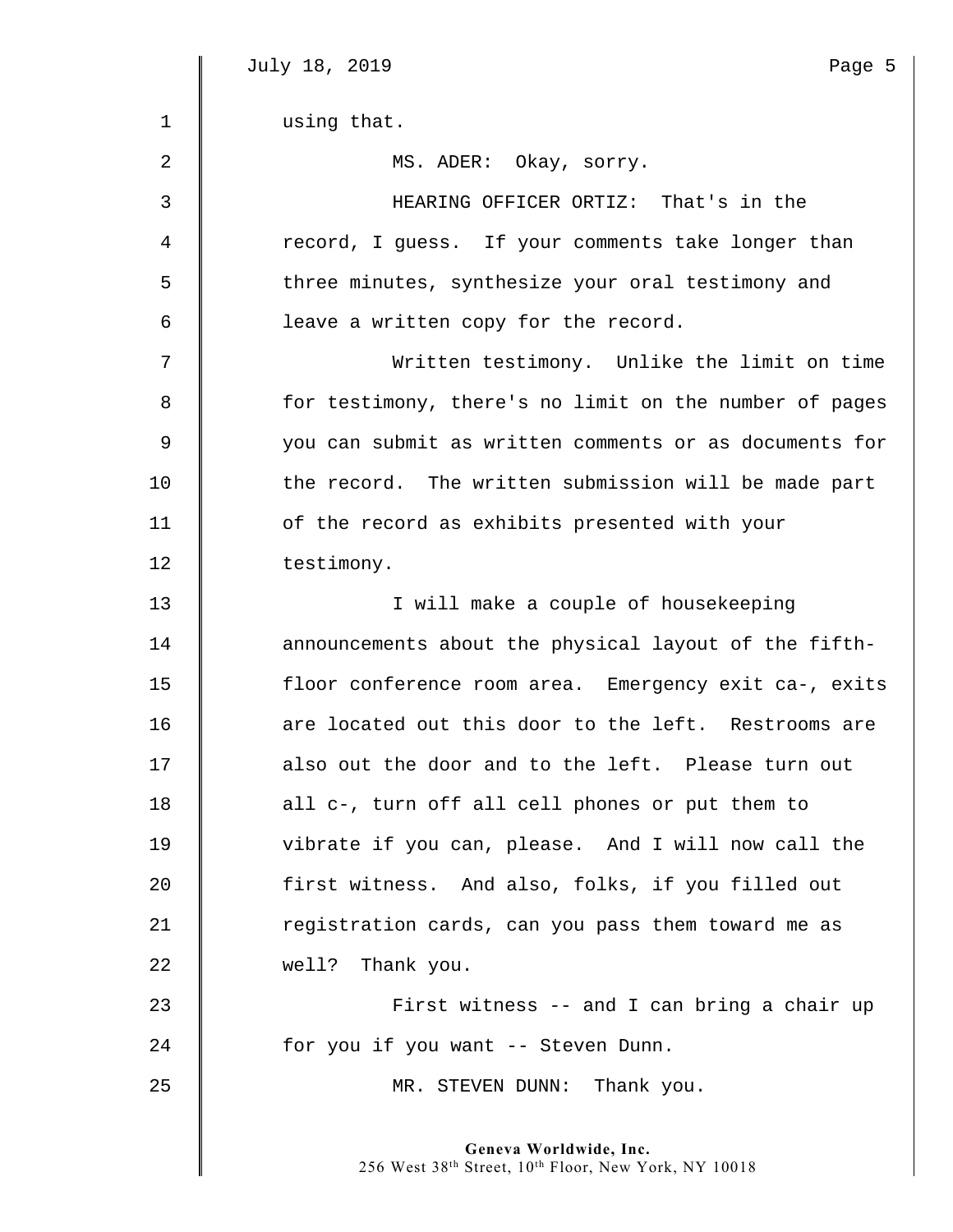1 HEARING OFFICER ORTIZ: Okay. You can 2 | start.

3 MR. DUNN: Good morning. My name is Steven 4 Dunn. I'm a senior staff attorney with the Community 5 | Service Society of New York. I thank you for the 6 || opportunity to testify. We are concerned that as a 7 || consequence as some of these proposed amendments, 8 S otherwise eligible applicants with conviction 9 histories are gonna be denied licenses and face steep 10 fines due to good faith and harmless errors in the 11 **I** application process. 12 || At our Next Door Project, we help clients 13 | obtain, review, and correct their rap sheets. We also 14 **h** hope to ensure that they have a firm knowledge of 15 | their conviction histories, which is essential when 16 | you're applying for a job or a license. 17 In many cases, we find that our clients have 18 | Cong been mistaken about the contents of their 19 **criminal records.** They may think that they were 20 convicted for an arrest charge when that's not the 21 case. They may confuse a misdemeanor with a non-22 | criminal conviction, or it may be years or even 23 decades since they were convicted, and they might 24 **forget about the specific conviction on which they** 25 **were charged.**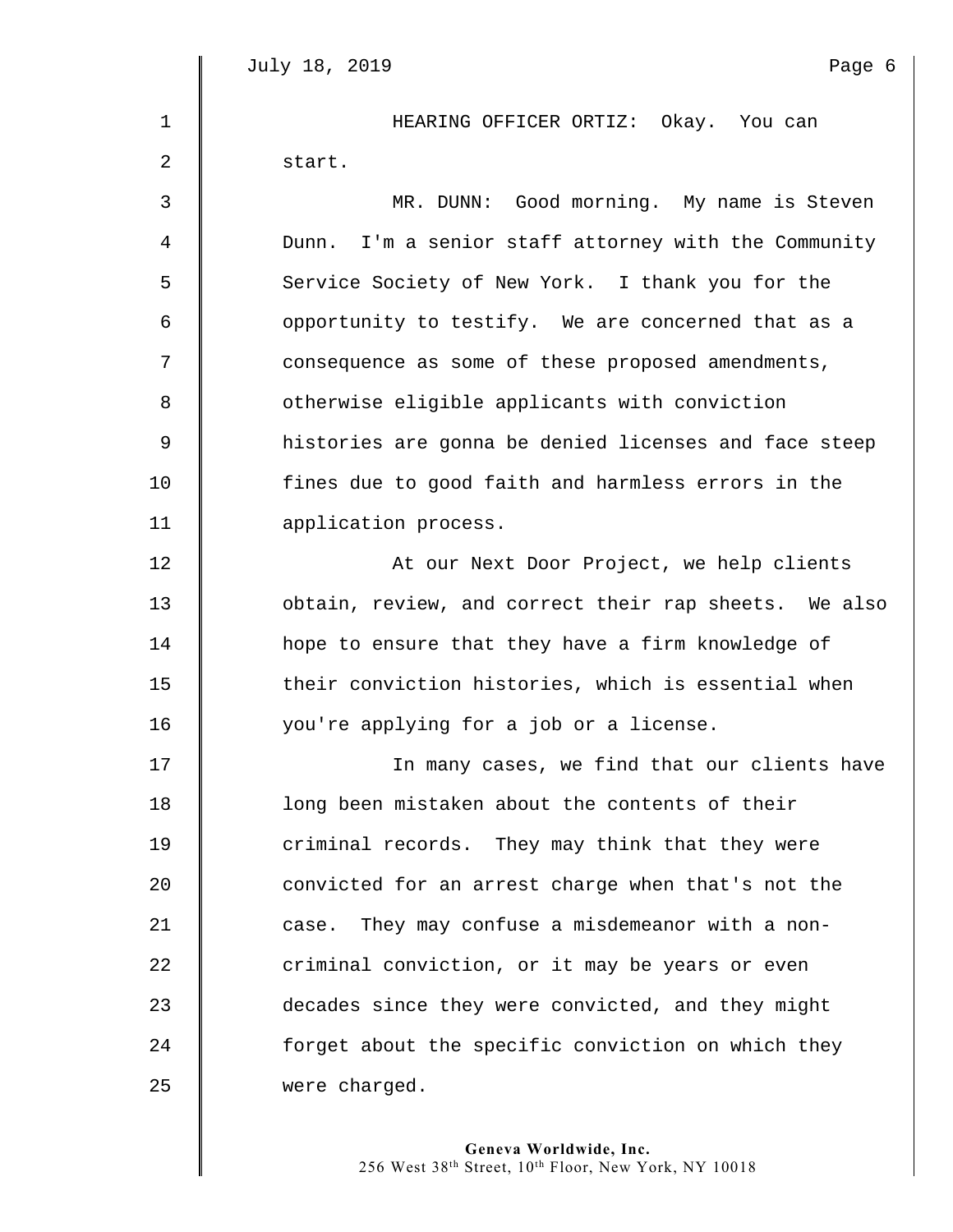| $\mathbf{1}$     | The proposed amendments put forth by DCA               |
|------------------|--------------------------------------------------------|
| $\boldsymbol{2}$ | will harm applicants like our clients and anyone who   |
| 3                | doesn't have a specific knowledge of their criminal    |
| $\overline{4}$   | history, anyone who tries their best to honestly       |
| 5                | answered DCA's questions but fails in the attempt.     |
| 6                | Section 1-01.1 permits the Commissioner to deny any    |
| 7                | application or renewal where an applicant fails to     |
| 8                | provide complete and truthful responses, conceals any  |
| $\mathsf 9$      | information, makes a false statement, or falsifies any |
| 10               | document associated with the application. Likewise,    |
| 11               | section 1-04 allows the Commissioner, Commissioner to  |
| 12               | deny any license application or renewal if the         |
| 13               | applicant has made a false representation to the       |
| 14               | Department. Section 6-11 then imposes steep financial  |
| 15               | penalties on top of the license denial or revocation.  |
| 16               | DCA's basic individual license application             |
| 17               | contains questions that an applicant might justifiably |
| 18               | get wrong. It asks, for example, whether the           |
| 19               | applicant has ever pled guilty or been convicted of    |
| 20               | any crime or offense. If yes, please explain.          |
| 21               | Determining how to answer this legal overbroad         |
| 22               | question is a conundrum even for experts, and it's     |
| 23               | reasonable that the average person would, would get    |
| 24               | that question wrong.                                   |
| 25               | At the Next Door Project, we do what we can            |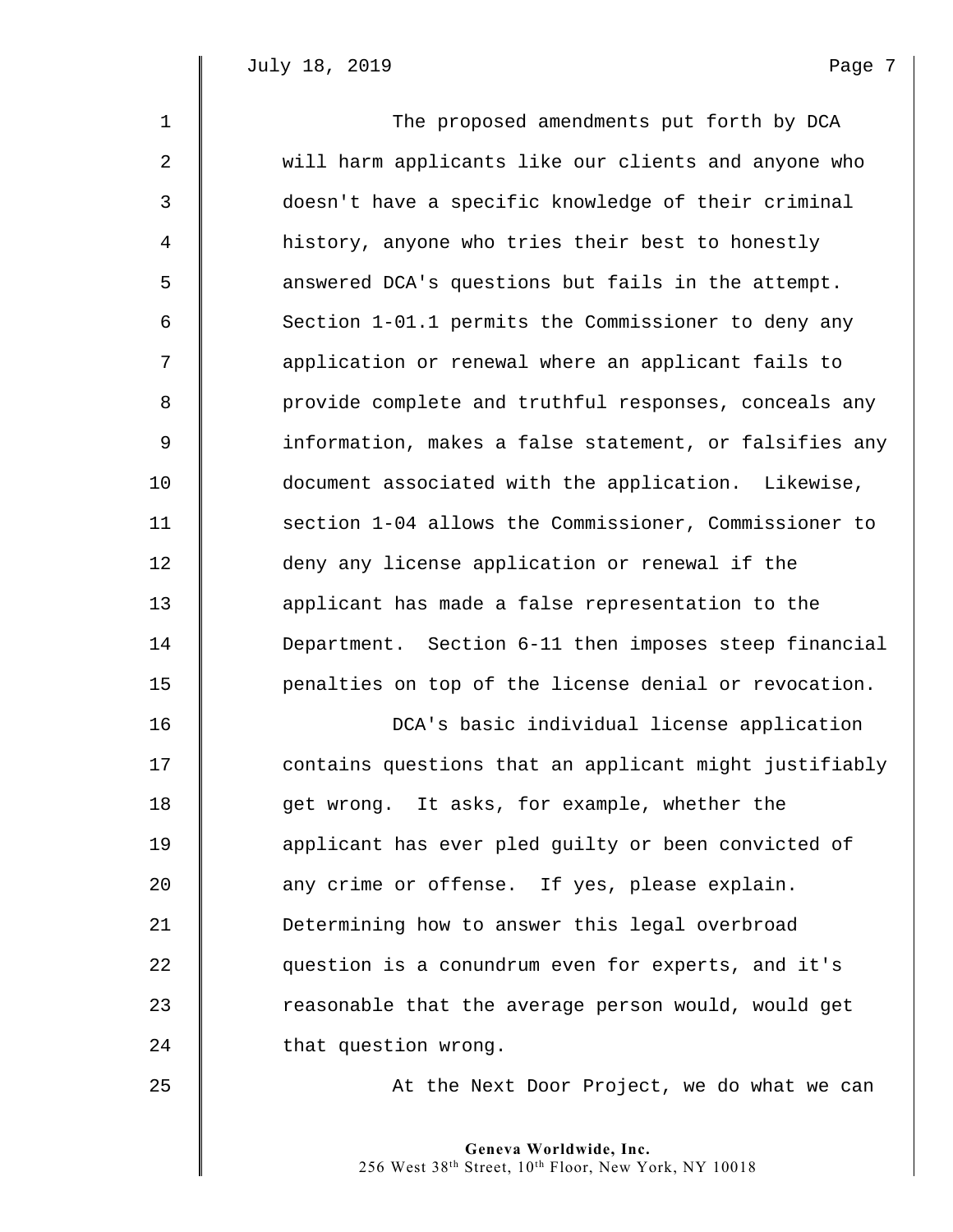| $\mathbf 1$ | to make sure the clients can comfortably and           |
|-------------|--------------------------------------------------------|
| 2           | accurately discuss their conviction histories and      |
| 3           | answer questions like that. We, you know, are able to  |
| 4           | serve over 700 clients a year, but unfortunately,      |
| 5           | we're not able to get to everyone. You know, there's   |
| 6           | over 6 million New Yorkers with criminal histories.    |
| 7           | So there's gonna be countless numbers of people whose  |
| 8           | applications or licenses are denied due to, you know,  |
| 9           | harmless error or omission.                            |
| 10          | And I purposely use the word harmless                  |
| 11          | because the ultimate decision to deny a license based  |
| 12          | on conviction history is not based on that initial     |
| 13          | application question. DCA obtains the full rap sheet   |
| 14          | from DCJS. It also sends out the -- to the applicant,  |
| 15          | a request for explanation of criminal history. Based   |
| 16          | on that information, DCA then conducts its analysis of |
| 17          | the conviction history person to Article 23-A of the   |
| 18          | New York Correction Law, not that initial application  |
| 19          | question.                                              |
| 20          | Nonetheless, DCA has the authority under               |
| 21          | these proposed amendments to deny an application based |
| 22          | on its initial question that amounts to little more    |
| 23          | than a gotcha, you know, to try to catch people out in |
| 24          | what are assumed to be, but almost never are,          |

25 **intentional misstatements.**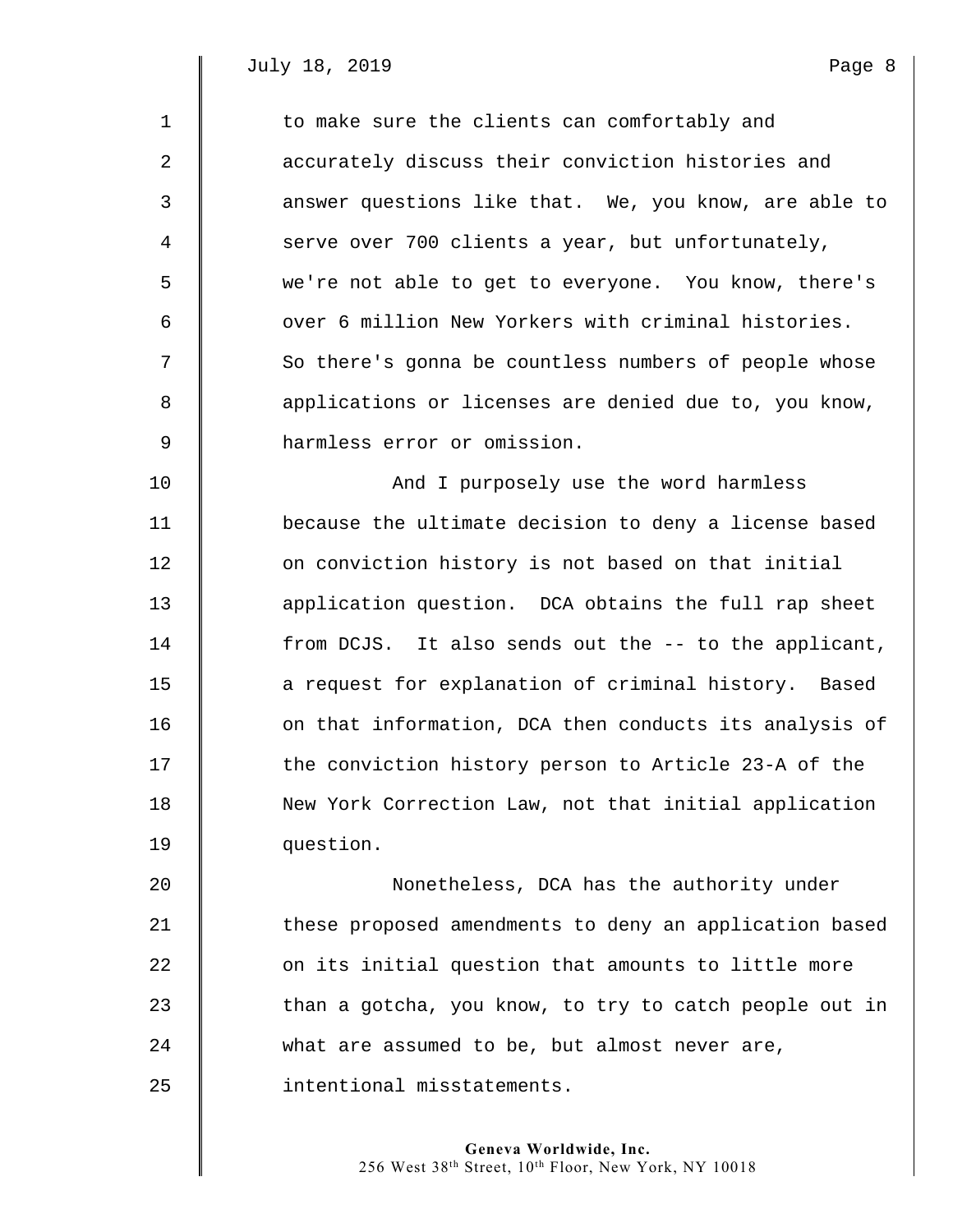$\parallel$ 

| $\mathbf{1}$ | My time is up. I'll try just in, in                    |
|--------------|--------------------------------------------------------|
| 2            | closing, I, you know, we urge DCA to remove that       |
| 3            | initial question about convictions from its            |
| 4            | application form. We appreciate that there's due-      |
| 5            | process language in the new amendments, but we can't   |
| 6            | imagine it's a process that would adequately protect   |
| 7            | someone who doesn't have a firm knowledge of their     |
| 8            | conviction history or the resources to, to -- and      |
| $\mathsf 9$  | connections to services to get that knowledge. So we   |
| 10           | urge you to remove that question. If DCA feels like    |
| 11           | they're not able to remove that question, then we urge |
| 12           | to amend the language of the amendment such that only  |
| 13           | people who willfully mislead the agency are denied a   |
| 14           | license or application.                                |
| 15           | HEARING OFFICER ORTIZ: Thank you.                      |
| 16           | MR. DUNN: Thank you.                                   |
| 17           | HEARING OFFICER ORTIZ: Thank you for your              |
| 18           | testimony. May I please call Melissa Ader? Apologies   |
| 19           | if I pronounce your name wrong. Whenever you're good   |
| 20           | to go.                                                 |
| 21           | MS. MELISSA ADER: Good morning. My name is             |
| 22           | Melissa Ader. I'm a staff attorney at the Legal Aid    |
| 23           | Society in our Worker Justice Project. Thank you to    |
| 24           | the Department of Consumer Affairs for the opportunity |
| 25           | to testify today.                                      |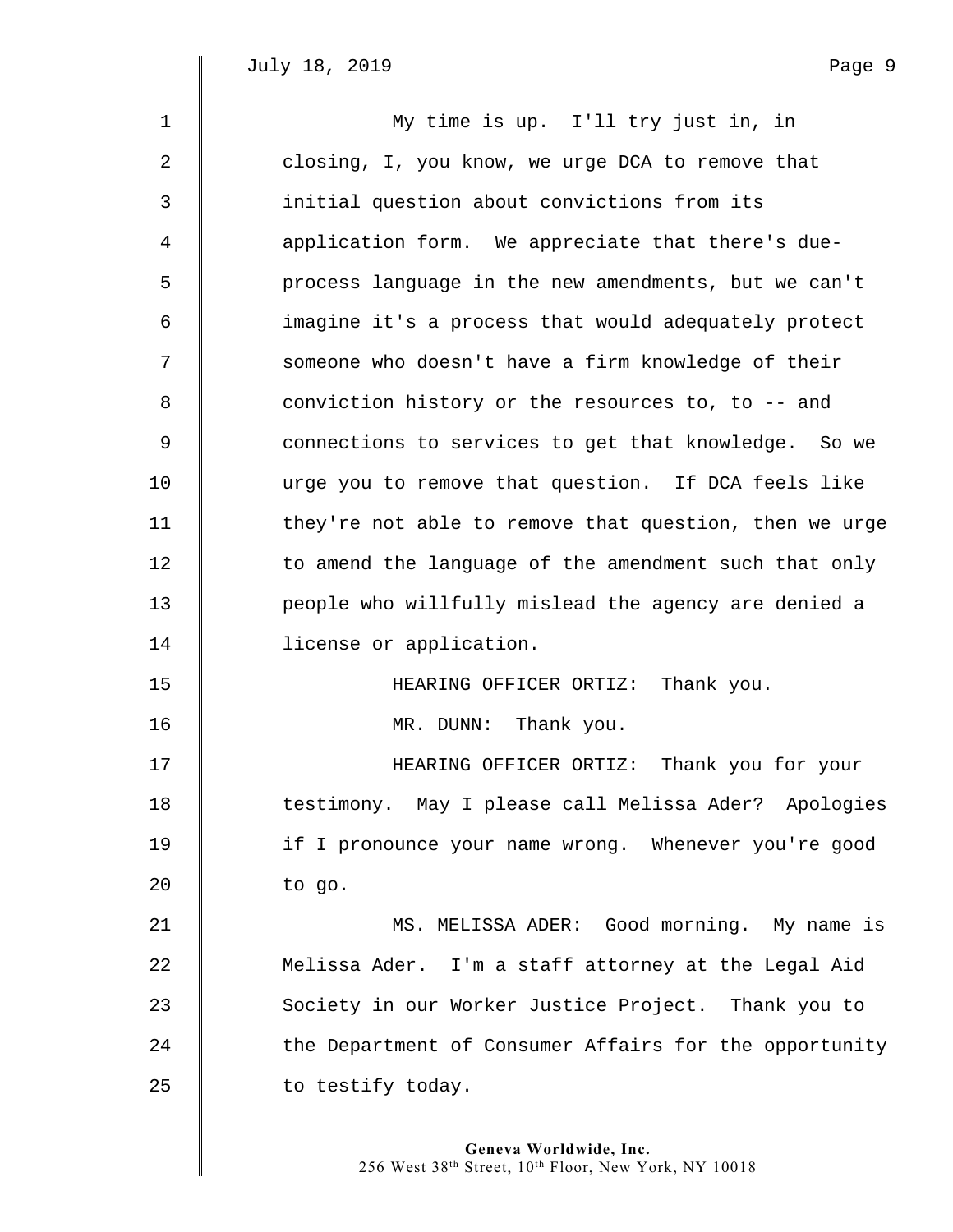| $\mathbf{1}$   | The Worker Justice Project is an initiative            |
|----------------|--------------------------------------------------------|
| $\overline{a}$ | of Legal Aid's criminal defense practice, and we use   |
| 3              | litigation advocacy and policy perform to combat       |
| 4              | discrimination faced by workers with arrest or         |
| 5              | conviction records living in New York City.<br>We      |
| 6              | regularly represent and advise people who hold DCA-    |
| 7              | issued licenses or seek to obtain DCA-issued licenses. |
| 8              | Our testimony today, like that of the Community        |
| $\overline{9}$ | Service Society, concerns DCA's proposed amendments to |
| 10             | Section 1-01.1 of Title VI, which is the section that  |
| 11             | permits DCA to disqualify license applicants who do    |
| 12             | not accurately report their criminal record on their   |
| 13             | license application.                                   |
| 14             | I agree in full with the testimony that CSS            |
| 15             | delivered today, and I want to add a specific story of |

15 delivered today, and I want to add a specific story of 16 | a client of mine who was significantly harmed by DCA's 17 | policy of disqualifying people who unintentionally 18 **failed to accurately disclose their criminal record.** 19 My former client, who I'll call Mr. H, is an elderly 20 man who has ten convictions and significant evidence 21 **b** of rehabilitation since the time of his offenses. He 22 worked as a ticket seller for five years and applied 23 for a ticket seller license from DCA shortly after New 24 Vork City began requiring such licenses.

25 || Con his ticket seller license application,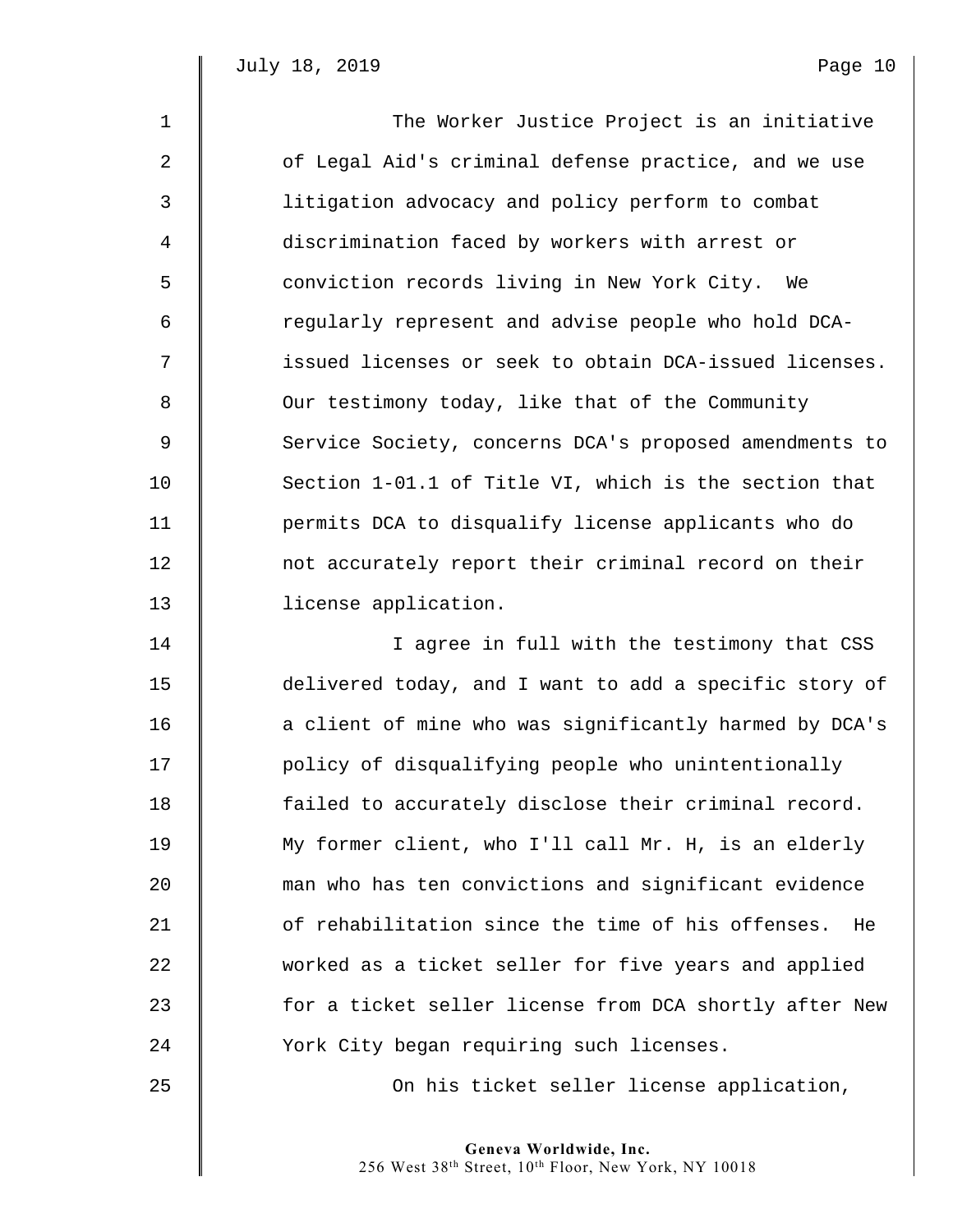| 1                | Mr. H disclosed 8 of his convictions, but he did not  |
|------------------|-------------------------------------------------------|
| $\boldsymbol{2}$ | disclose 2 convictions that were more than 30 years   |
| $\mathfrak{Z}$   | old. His failure to disclose these 30-year-old        |
| 4                | convictions was clearly unintentional. He disclosed   |
| 5                | convictions that were more recent and more serious    |
| 6                | than the convictions that he did not disclose.        |
| 7                | When DCA subsequent- subsequently obtained            |
| 8                | Mr. H's rap sheet from DCJS, they denied his          |
| 9                | application on the ground that he had made a false    |
| 10               | statement by failing to disclose the 2 30-year        |
| 11               | convictions, 30-year-old convictions. Legal Aid       |
| 12               | requested reconsideration, explained that Mr. H's     |
| 13               | failure to disclose was unintentional, but DCA still  |
| 14               | would not permit Mr. H to reapply for a license for a |
| 15               | full year from the date that he failed to disclose.   |
| 16               | During that year, Mr. H was unable to work            |
| 17               | in his chosen profession of ticket sales. He applied  |
| 18               | for jobs in industries that he had never worked in    |
| 19               | before, but he was unable to find employment in a new |
| 20               | industry. It almost 70 years old, he was forced to    |
| 21               | apply for public assistance.                          |
| 22               | After Mr. H completed the disqualification            |
| 23               | period, the Legal Aid Society helped him submit a new |

25 credit, DCA thoughtfully considered Mr. H's evidence

24 **d** application for a ticket seller license and to its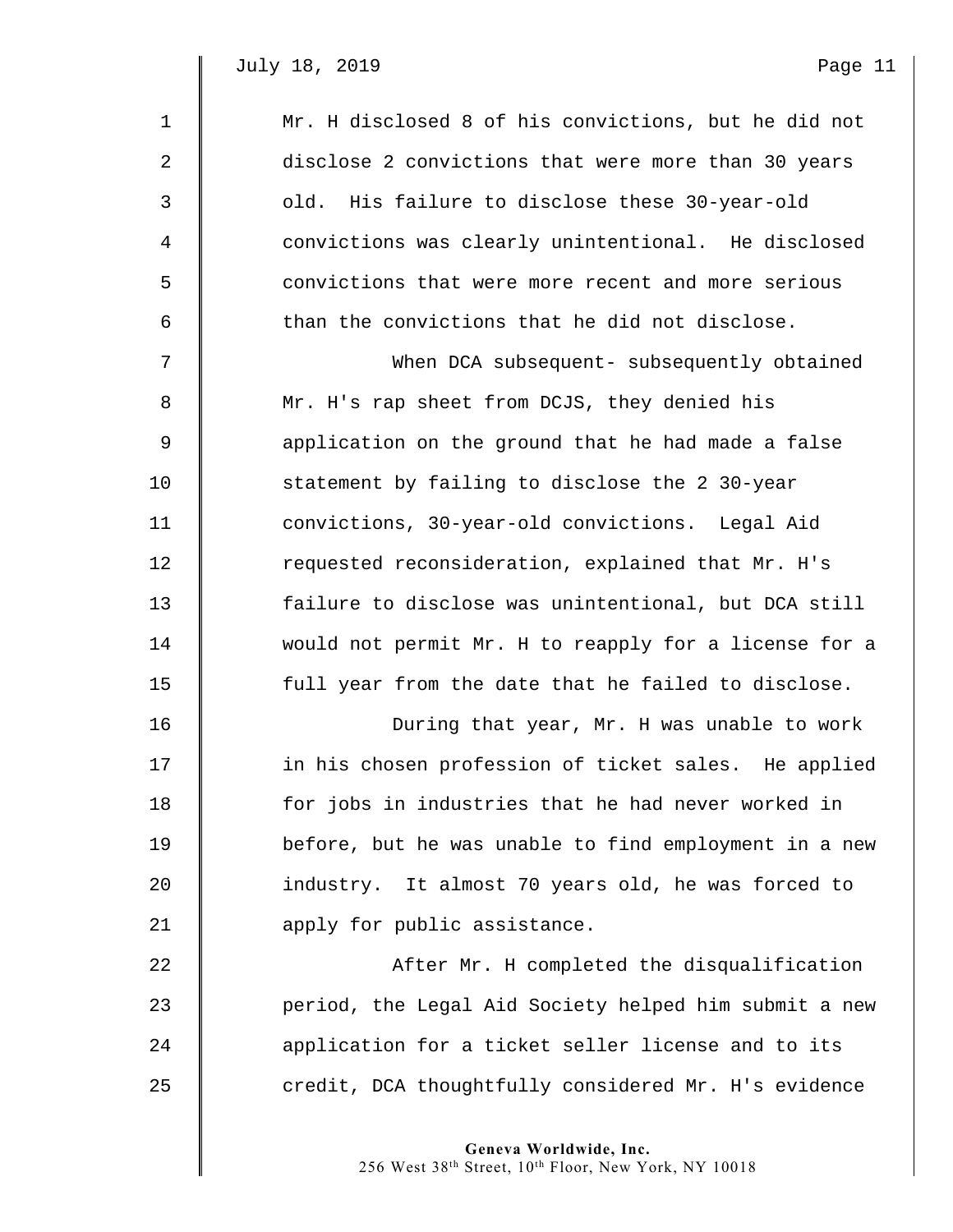| $\mathbf{1}$ | of rehabilitation and undertook an individualized      |
|--------------|--------------------------------------------------------|
| 2            | assessment of his conviction record. DCA issued Mr.    |
| 3            | H's ticket seller license 14 months after his original |
| 4            | application, and he was, at that point, able to find a |
| 5            | job as a ticket seller. Unfortunately, Mr. H's 14-     |
| 6            | month disqualification period created unnecessary and  |
| 7            | significant harm, both to Mr. H and to the taxpayers   |
| 8            | of New York City, who were required to provide public  |
| 9            | assistance to someone who desperately wanted to work   |
| 10           | and was qualified for available positions.             |
| 11           | Based on the Legal Aid Society's work with             |
| 12           | thousands of New Yorkers with arrest or conviction     |
| 13           | records, we are aware that Mr. H's situation is not    |
| 14           | nu-, not unique. Many New Yorkers, as Mr. Dunn         |
| 15           | testified, don't understand their criminal record.     |
| 16           | The criminal legal system is very complicated. As an   |
| 17           | example, one of the two convictions that Mr. H did not |
| 18           | disclose was directly related to a conviction that he  |
| 19           | did disclose. He was sentenced for the two             |
| 20           | convictions on the same date, and he didn't realize    |
| 21           | that the two convictions were in fact separate         |
| 22           | criminal convictions because he had been sentenced at  |
| 23           | the $ta-,$ same time.                                  |
| 24           | Other times, New Yorkers simply forget about           |

25  $\parallel$  certain convictions, especially when the convictions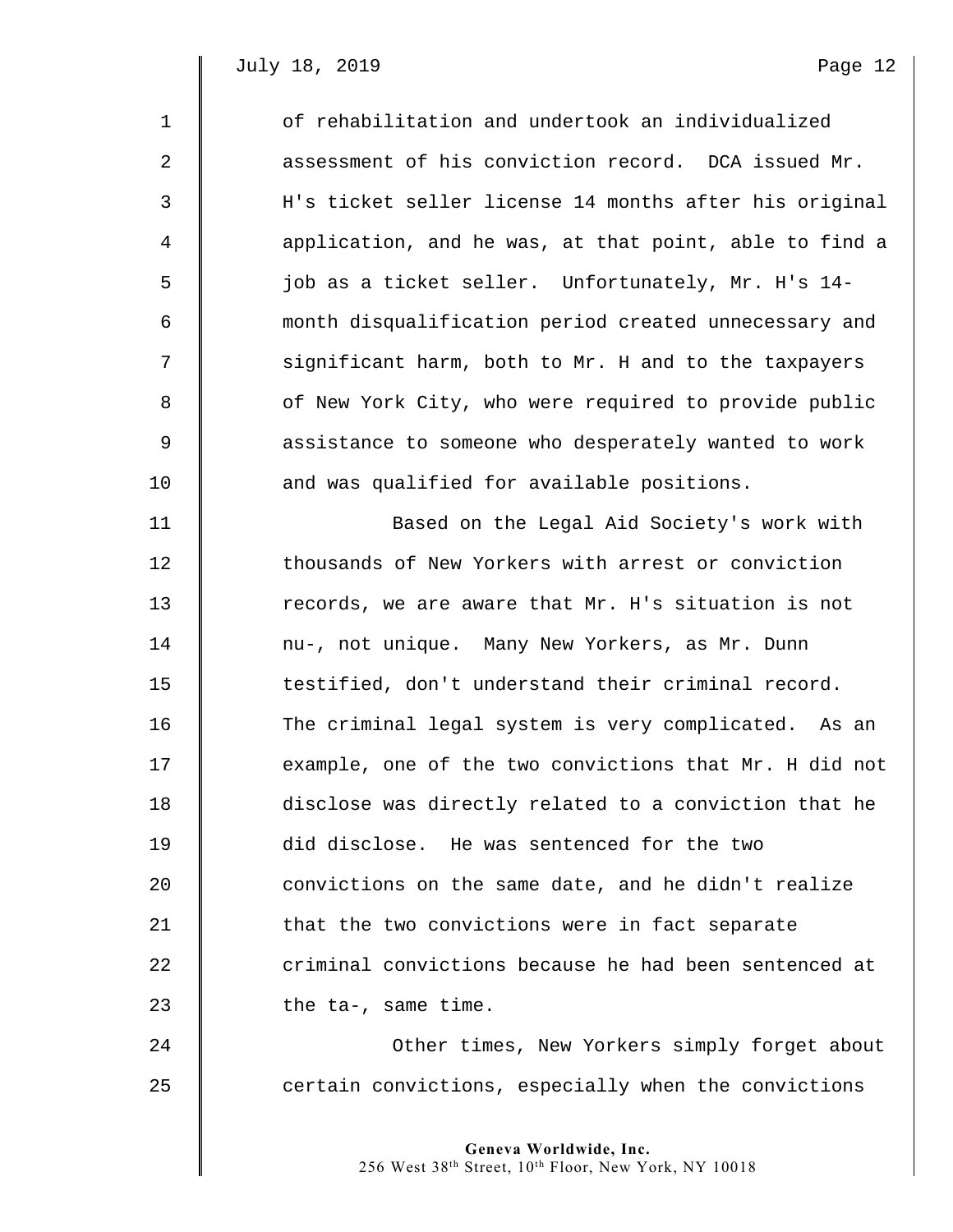| $\mathbf{1}$ | are old or relatively minor. The second conviction    |
|--------------|-------------------------------------------------------|
| 2            | that Mr. H did not disclose was a 31-year-old         |
| 3            | misdemeanor. Mr. H had no memory of the decades-old   |
| 4            | misdemeanor, even after DCA told him he had failed to |
| 5            | disclose it. If Mr. H had had -- yep.                 |
| 6            | HEARING OFFICER ORTIZ: You have -- if you             |
| 7            | want to wrap up your comments--                       |
| 8            | MS. ADER: Okay.                                       |
| $\mathsf 9$  | HEARING OFFICER ORTIZ: --go ahead.                    |
| 10           | MS. ADER: I will wrap up my comments by               |
| 11           | speaking about the solution, which I think is, you    |
| 12           | know, very clear here. I appreciate that DCA is       |
| 13           | trying to create due process by providing notice and  |
| 14           | an opportunity to be heard before disqualifying an    |
| 15           | applicant who provide inaccurate information, but the |
| 16           | proposed amendment is insufficient because under that |
| 17           | amendment, DCA would still be allowed to disqualify   |
| 18           | somebody like Mr. H.                                  |
| 19           | First, DCA should remove all questions with           |
| 20           | criminal history from its application forms for       |
| 21           | licenses that require fingerprinting and should amend |
| 22           | its rules to require the removal of such questions.   |
| 23           | DCA gets a clear application of an applicant's        |
| 24           | criminal record from the applicant's rap sheet, and   |

25 | if, after DCA reviews the rap sheet, they learn about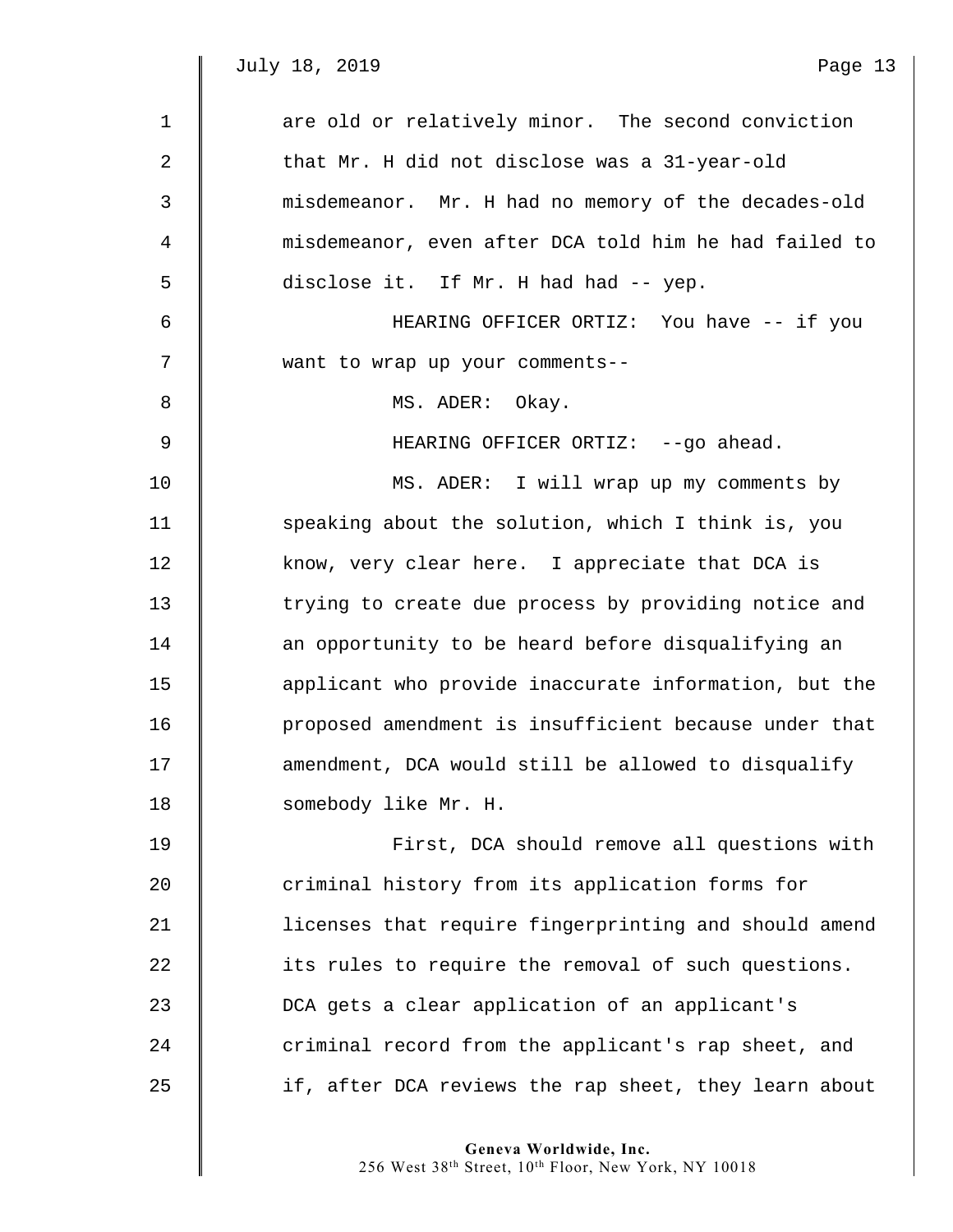| $\mathbf 1$      | -- they want more information about the applicant's    |
|------------------|--------------------------------------------------------|
| $\boldsymbol{2}$ | criminal record, they can send the applicant a request |
| 3                | for explanation of criminal history letter.            |
| 4                | And finally, DCA should amend section 1-01.1           |
| 5                | to make clear that DCA may only take adverse action    |
| 6                | against a license applicant who misrepresents their    |
| 7                | criminal record if the a-, misrepresentation was       |
| 8                | intentional or willful. And applicants and licensees   |
| $\mathsf 9$      | should have the opportunity to prove that their        |
| 10               | misrepresentation was not intentional or willful at a  |
| 11               | hearing. Thank you for your consideration.             |
| 12               | HEARING OFFICER ORTIZ: Thank you for your              |
| 13               | testimony. Now I just wait, I think, till other        |
| 14               | people show up, but that's it. I don't know if         |
| 15               | anybody has written testimony to present perhaps.      |
| 16               | Is it best if we submit it to you<br>MR. DUNN:         |
| 17               | right now?                                             |
| 18               | HEARING OFFICER ORTIZ: You can either give             |
| 19               | it to me right now, or you can e-mail it to me as      |
| 20               | well.                                                  |
| 21               | MR. DUNN: Which do you prefer?                         |
| 22               | HEARING OFFICER ORTIZ: Both. You could,                |
| 23               | you could submit it to me right now if you'd like.     |
| 24               | MR. DUNN: I'll follow up with an e-mail.               |
| 25               | HEARING OFFICER ORTIZ: Yeah, 'cause we get             |
|                  |                                                        |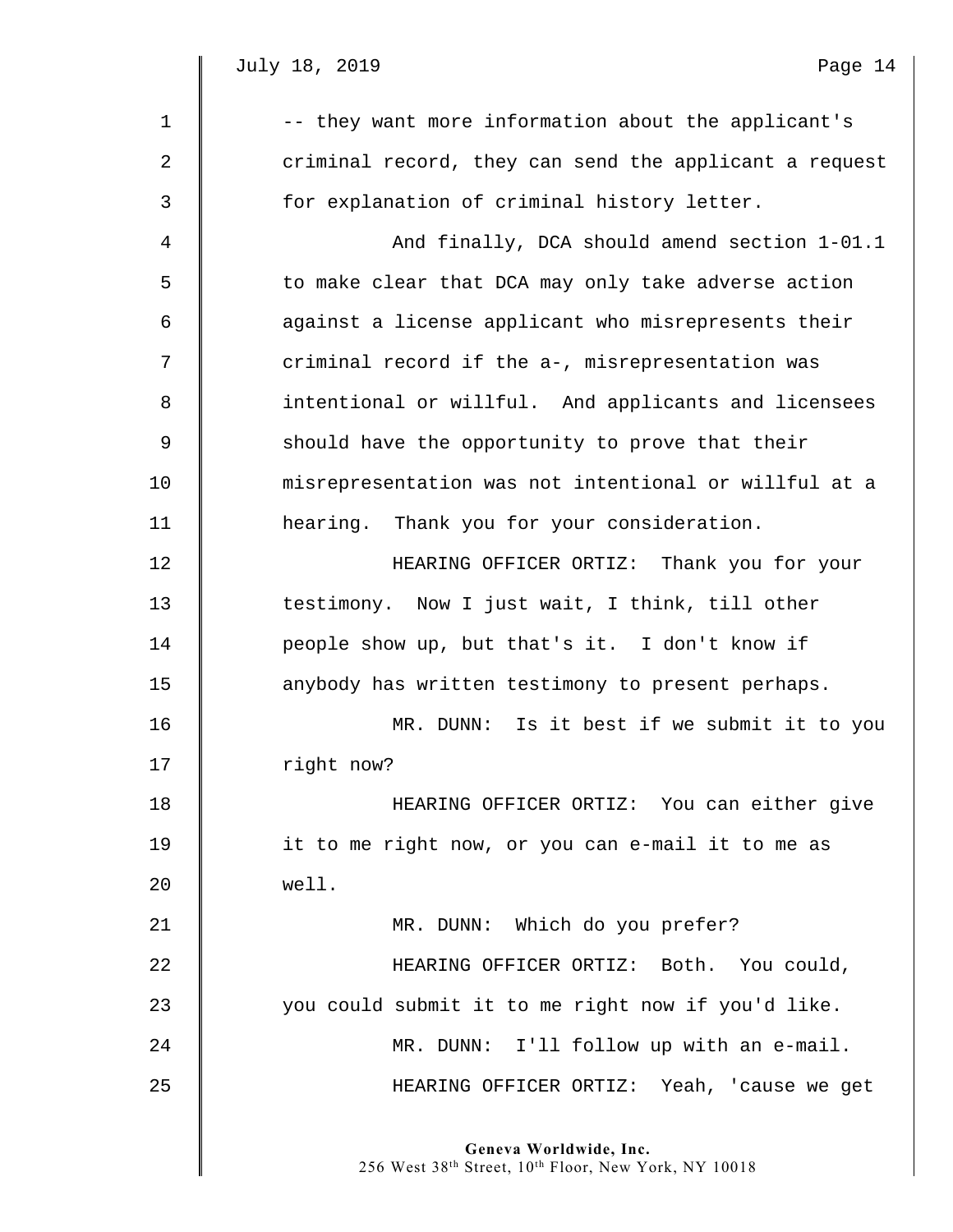$\parallel$ 

| $\mathbf{1}$ | to have an electronic version as well because I'm                              |
|--------------|--------------------------------------------------------------------------------|
| 2            | gonna compile everything for the RGC. Thank you very                           |
| 3            | much.                                                                          |
| 4            | MR. DUNN: Okay. And the e-mail address I                                       |
| 5            | should use to send it to you?                                                  |
| 6            | HEARING OFFICER ORTIZ: C-O-R-T-I-Z--                                           |
| 7            | $MR.$ DUNN: $C-O-R-T-I-Z.$                                                     |
| 8            | HEARING OFFICER ORTIZ: -- at DCA dot NYC dot                                   |
| 9            | gov. [cortiz@dca.nyc.gov]                                                      |
| 10           | MR. DUNN: Great, thank you.                                                    |
| 11           | HEARING OFFICER ORTIZ: And I'm director of                                     |
| 12           | legislative affairs.                                                           |
| 13           | MR. DUNN: Okay, thank you.                                                     |
| 14           | MS. ADER: Thank you.                                                           |
| 15           | HEARING OFFICER ORTIZ: Yeah, thank you.                                        |
| 16           |                                                                                |
| 17           |                                                                                |
| 18           |                                                                                |
| 19           |                                                                                |
| 20           |                                                                                |
| 21           |                                                                                |
| 22           |                                                                                |
| 23           |                                                                                |
| 24           |                                                                                |
| 25           |                                                                                |
|              |                                                                                |
|              | Geneva Worldwide, Inc.<br>256 West 38th Street, 10th Floor, New York, NY 10018 |